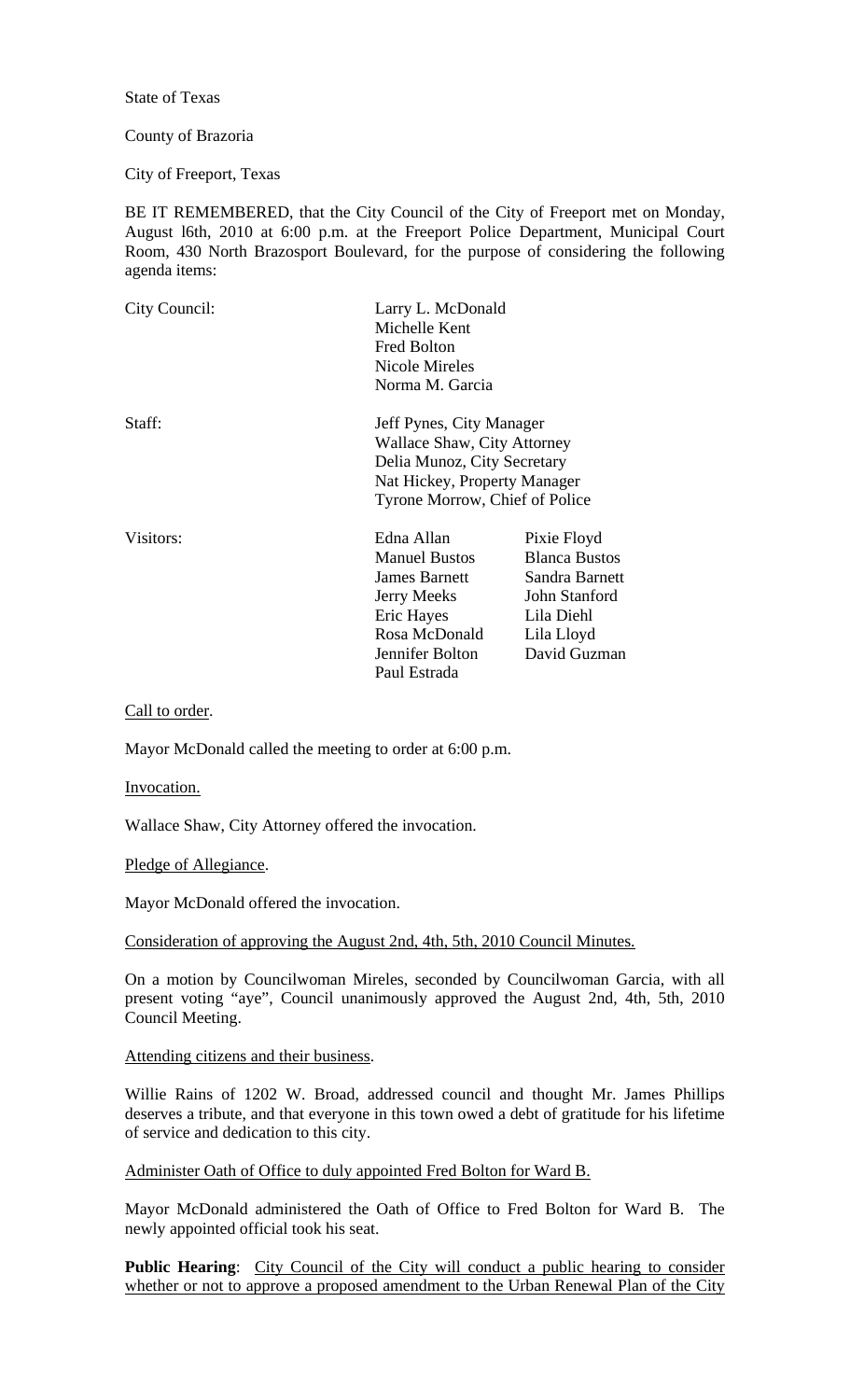which would create a greenbelt out of a portion of the lots included in the urban renewal area separating the remainder of the lots included in the urban renewal area from the property adjoining the lots to be included in the greenbelt.

Mayor McDonald opened the Public Hearing at 6:08 p.m.

James Barnett of 1630 W. 4<sup>th</sup> Street opposed the amendment to the Urban Renewal Plan. This greenbelt would cut through the Urban Renewal area. The Master Plan was developed about 10 years ago to assist developers who come to town looking for residential development. The plan would have provided about 100 home sites and house approximately 1,500 people. This would enhance school taxes, city taxes, and an opportunity to grow. The Urban Renewal is Freeport's future, if the City doesn't grow, it dies. This amendment to the Urban Renewal creating a greenbelt and separating the lots would essentially kill the potential of the Urban Renewal Plan. It would destroy the ability to develop the Urban Renewal area.

Councilman Bolton asked for the identity of the requester. Mr. Pynes said that Dow Chemical requested a buffer zone of l,320 feet, (a quarter mile) for their pipeline corridor. Mr. Pynes stated that if the Plan was approved the Urban Renewal would still have 320 acres left in the Urban Renewal tract.

Lila Lloyd of 1620 North Ave. T., opposed the amendment to the Urban Renewal Plan. She said Dow had bought a lot of the homes that were contaminated at the Golf Course. The east end of town had already lost a lot of land to Port Freeport. She said to get smart and not sell to Dow.

Councilman Bolton said that at this time he would vote not to sell, but would like to see progress in the Urban Renewal area. He asked for a time line.

Councilwoman Kent also opposed the amendment to the Urban Renewal Plan. She stated that the City had worked hard for years to acquire these properties.

There being no further comments or questions, Mayor McDonald closed the public hearing at 6:24 p.m.

Consideration of Resolution No. 2010-2243 approving an amendment to the Urban Renewal Plan of said City.

On a motion by Councilwoman Kent, seconded by Councilwoman Mireles, with all present voting "aye", Council unanimously approved to table this item.

Public Hearing: To consider designating the following described real property located within the corporate boundaries of the City as a reinvestment zone for the purpose of entering into an agreement with the owner of owners there of granting a tax abatement: Lot l7, Brazos Landing Court, Section 1, Brazoria County, Texas, and all improvements thereon, known locally as 116 Brazos Landing Court, Freeport, Texas.

Mayor McDonald opened the Public Hearing at 6:26 p.m. He read the above caption and asked for comments or questions. There being none, Mayor closed the public hearing at 6:27 p.m.

Consideration of the Ordinance No. 2010-2255 designating improvements to land located within the incorporated limits of said City as a reinvestment zone to be known as the Agustin and Marisol Serrano reinvestment zone and providing for its initial term and the renewal thereof.

On a motion by Councilwoman Garcia, seconded by Councilwoman Mireles, with all voting "aye", Council unanimously approved Ordinance No. 2010-2255 designating improvements to land located within the incorporated limits of said City as a reinvestment zone to be known as the Agustin and Marisol Serrano reinvestment zone and providing for its initial term and the renewal thereof.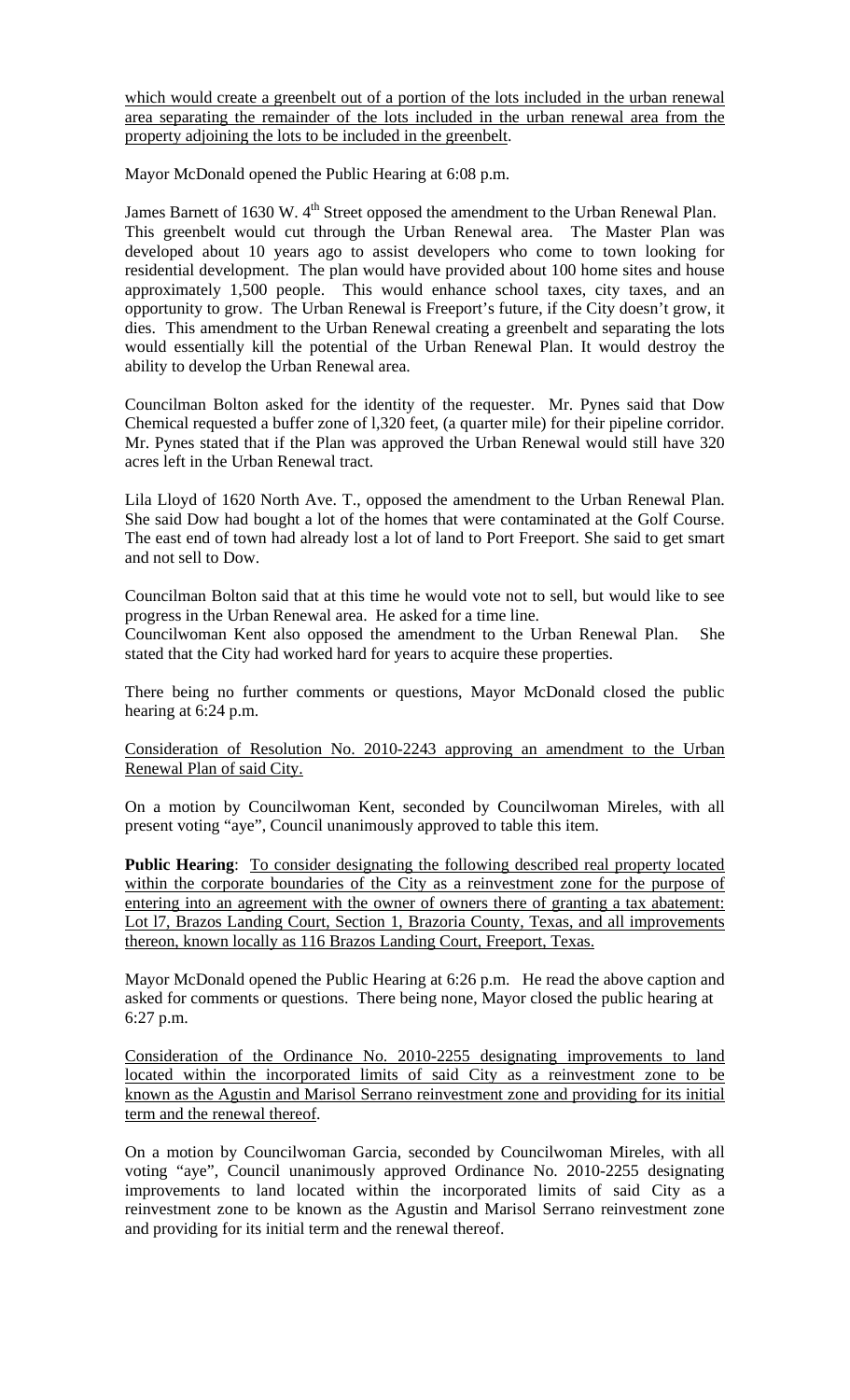Consideration of Resolution No. 2010-2241 granting a tax abatement to Agustin Serrano and wife, Marisol Serrano, pursuant to the terms and conditions of and authorizing the Mayor and the City Secretary to execute and attest.

On a motion by Councilwoman Mireles, seconded by Councilwoman Garcia, with all present voting "aye", Council unanimously approved Resolution No. 2010-2241 granting a tax abatement to Agustin Serrano and wife, Marisol Serrano, pursuant to the terms and conditions of and authorizing the Mayor and the City Secretary to execute and attest.

Consideration of Resolution No. 2010-2242 authorizing a Temporary Construction Easement in favor of the United States of America; a temporary construction easement and right of way, in, on, over, and across the land described and shown on Exhibits "A" and "B" attached hereto, for a period not to exceed one (1) year, beginning from the effective date of such instrument for use as a work area.

This item was reagended for further study due to safety and traffic concerns.

Consider of Ordinance No. 2010-2256 vacating, abandoning and closing a portion of the dedicated but unopened public street within said City known as Stratton Street, lying between Blocks 708 and 736 of the Velasco Townsite, in Brazoria County, Texas and between North Gulf Boulevard and North Avenue F.

On a motion by Councilwoman Garcia, seconded by Councilwoman Kent, with all present voting "aye", Council unanimously approved Ordinance No. 2010-2256 vacating, abandoning and closing a portion of the dedicated but unopened public street within said City known as Stratton Street, lying between Blocks 708 and 736 of the Velasco Townsite, in Brazoria County, Texas and between North Gulf Boulevard and North Avenue F.

Consideration of approving the bids and awarding the mowing service contract for the City of Freeport.

On a motion by Councilwoman Kent, seconded by Mayor McDonald with all present voting "aye", Council unanimously approved to table this item due to an error in the posting for the bid requirements.

Consideration of a request from Main Street to hold the Summertime Blues Festival in downtown Freeport on September 3rd and 4th, 2010, and close downtown streets from Friday, September 3rd until Sunday, September 5th, including Broad Street between Oak and FM 1495, 2nd Street between Cherry Street and 1495, along East and West Park.

On a motion by Councilwoman Garcia, seconded by Councilwoman Kent, with all present voting "aye", Council unanimously approved a request from Main Street to hold the Summertime Blues Festival in downtown Freeport on September 3rd and 4th, 2010, and close downtown streets from Friday, September 3rd until Sunday, September 5th, including Broad Street between Oak and FM 1495, 2nd Street between Cherry Street and 1495, along East and West Park.

Consideration of a request from Main Street to hold a parade on September 3rd, 2010, and closing 2nd Street from Brazosport Boulevard to Cherry Street from 5:00 p.m. to 7:00 p.m.

On a motion by Councilwoman Kent, seconded by Councilwoman Garcia, with all present voting "aye", Council unanimously approved a request from Main Street to hold a parade on September 3rd, 2010, and closing 2nd Street from Brazosport Boulevard to Cherry Street from 5:00 p.m. to 7:00 p.m.

Consideration of a request from Main Street to hold a triathlon on September 5th, 2010 and closing 2nd Street, Cherry Street, 8<sup>th</sup> Street, FM 1495, Ave. A., and the Velasco Bridge from 6:00 a.m. to 9:30 a.m.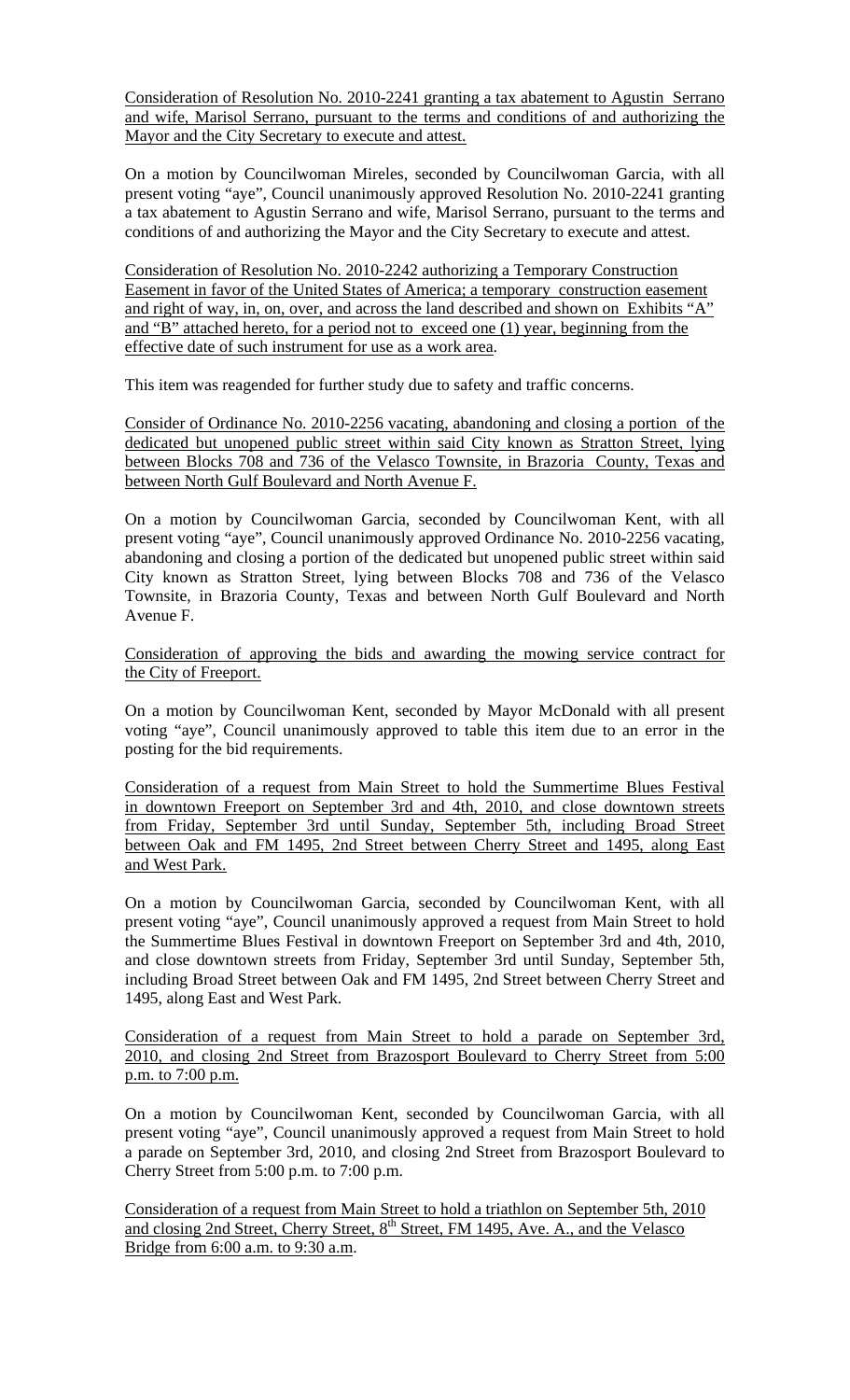On a motion by Councilwoman Kent, seconded by Mayor McDonald, with all present voting "aye", Council unanimously approved to hold a triathlon on September 5th, 2010 and closing 2nd Street, Cherry Street, 8<sup>th</sup> Street, FM 1495, Ave. A., and the Velasco Bridge from 6:00 a.m. to 9:30 a.m.

Consideration of rescheduling September 6th, 2010, Council Meeting to September 7th, due to Labor Day holiday.

On a motion by Councilwoman Garcia, seconded by Councilwoman Kent, with all present voting "aye", Council unanimously approved rescheduling September 6th, 2010, Council Meeting to September 7th, due to Labor Day holiday.

Consideration of setting a date for a Public Hearing regarding the Freeport Beach/Dune Plan.

On a motion by Councilwoman Kent, seconded by Councilwoman Garcia, with all present voting "aye", Council unanimously approved September 20th, 2010 for a Public Hearing regarding the Freeport Beach/Dune Plan.

Consideration and proposing a tax rate for fiscal year 2010-2011 and taking a record vote and scheduling two public hearings.

Councilwoman Garcia motioned: "I move to propose a tax rate of \$.708266, which is a 4.4% tax increase above the effective tax rate, and to consider adoption of this rate at a future meeting". Councilwoman Mireles seconded the motion.

| The record vote being: For: Mayor Larry L. McDonald | Against: |  |
|-----------------------------------------------------|----------|--|
| Michelle Kent                                       |          |  |
| Fred Bolton                                         |          |  |
| Nicole Mireles                                      |          |  |
| Norma Garcia                                        |          |  |

Mayor McDonald announced August 26th and September 7th, 2010 at 6:00 p.m. for the two public hearing to be held at the Freeport Police Department, Municipal Court Room, 430 North Brazosport Boulevard, for public discussion of the propose tax increase.

Consideration of setting September 7th, 2010 as the date for a Public Hearing on the proposed budget for the fiscal year 2010-2011.

On a motion by Councilwoman Garcia, seconded by Councilwoman Mireles, with all present voting "aye", Council approved September 7thth, 2010 as the date for a Public Hearing on the Proposed budget for the fiscal year 2010-2011.

Consideration of the approval of any action to be taken as a result of closed Executive Session.

No action taken.

Mayor McDonald closed the formal session and opened the Work Session at 6:47 p.m.

Work Session:

Discussion regarding proposed budget for fiscal year 2010-2011.

Mr. Pynes discussed the budget with Council and answered questions about employee salaries raises.

Mr. John Stanford addressed Council about following the City Charter, and felt that Mr. Pynes was not following the Charter. He advised Council to read the Charter and that Council had the final say.

Mayor McDonald opened the Executive Session at 6:53 p.m.